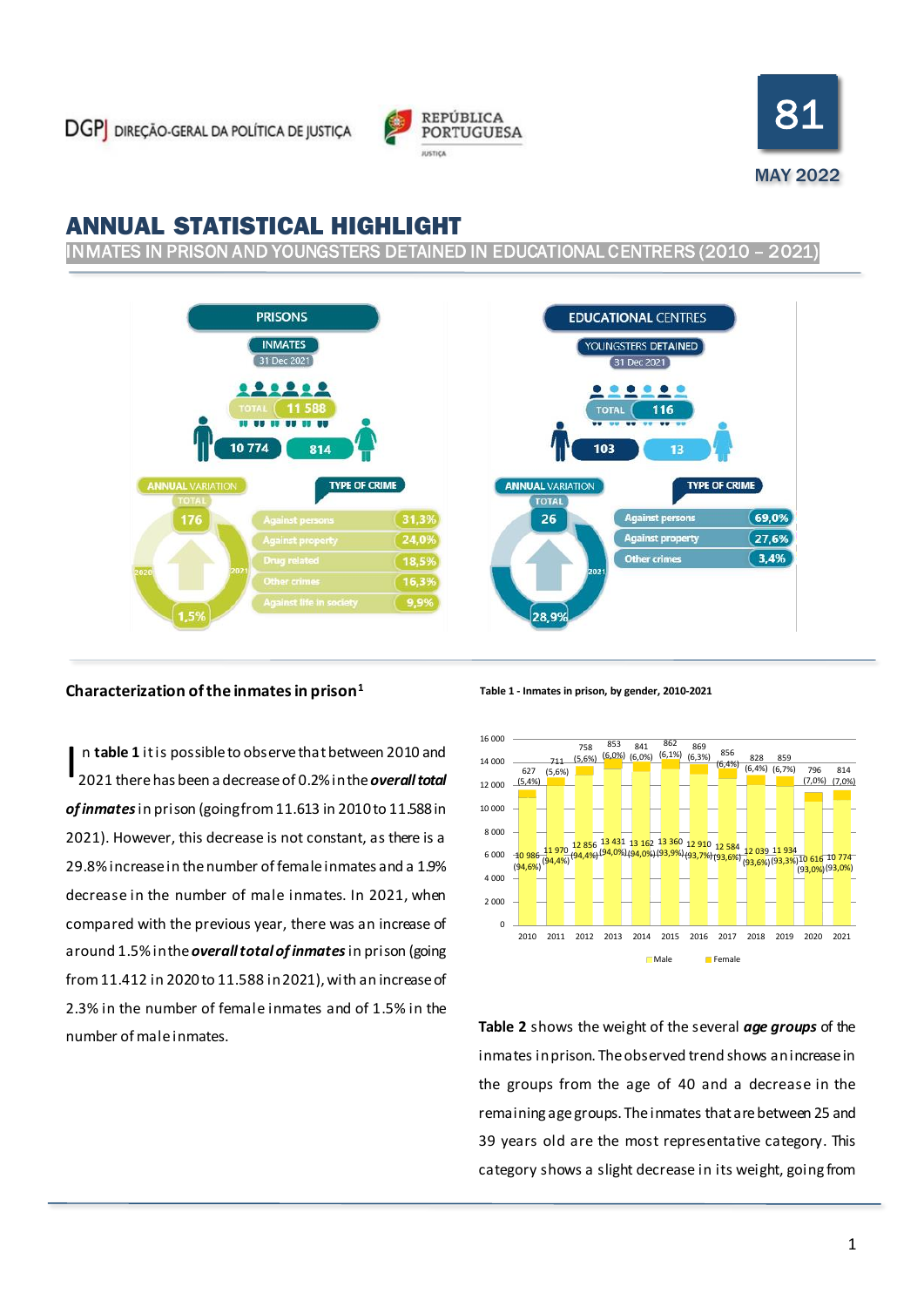51.2% to 42.6% of theoverall total between 2010 and 2021, and of 44.0% to 42.6% of the overall total, between 2020 and 2021.



**Table 2 - Inmates in prison, by age groups, 2010-2021**

L

There is a stable tendency as regards the distribution of the weight according to the *education level*(**table 3**), being the most representative category the one that corresponds to primary education with more than 74% of the total weight, in any of the years under consideration. Between 2010 and 2021 there has been a decrease in the weight of the categories corresponding to levels of education lower than secondary education, which together accounted for 86.6% of the total in 2010 and 81.8% in 2021. This slight decrease is in part compensated by an increase in the category corresponding to higher education, which represented 1.2% in 2010 and 2.9% in 2021.

On its part, the distribution of inmates in prison, by *type of crime*<sup>2</sup> **(table 4)** also points to a prison population with relatively stable characteristics over the period under analysis. In 2021, when compared to 2010, there has been a decrease of 3.6 percentage points in the number of inmates who committed crimes against property, of 2.5 percentage points in the number of inmates who committed drugrelated crimes and of 0.6 percentage points in the number of inmates who committed other crimes.

4,7% 4,3% 3,9% 3,7% 3,7% 3,6% 3,4% 3,5% 3,5% 3,5% 3,6% 3,5%  $\frac{4,6\%}{4,2\%}$  3,6% 3,5% 3,5% 3,4% 3,2% 3,4% 3,2% 3,6% 3,9% 4,0%

2010 2011 2012 2013 2014 2015 2016 2017 2018 2019 2020 2021 Doesn't know how to read or write Knows how to read and write

**Primary level** Secondary level Higher education Other courses Not known or not specified

77,3% 77,9% 78,4% 78,5% 78,3% 78,0% 77,9% 77,4% 77,0% 75,7% 74,2% 74,4%

 $\frac{11,3\%}{11,5\%}$   $\frac{11,9\%}{11,8\%}$   $\frac{11,8\%}{11,8\%}$   $\frac{11,4\%}{11,8\%}$   $\frac{12,2\%}{12,2\%}$  12,8% 12,8% 13,9% 0,2% **0** 0,2% **0** 0,2% **0** 0,2% **0** 0,2% **0** 1,5% **0** 0,1% **0** 0,1% **0** 0,1% **0** 0,1% **0** 0,1% **0** 0,1% **0** 0,1% **0** 0,1% **0** 0,1% **0** 0,1% **0** 0,1% **0** 0,1% **0** 0,1% **0** 0,1% **0** 0,1% **0** 0,1% **0** 0,1% **0** 0,1% **0** 0,1%  $0,7\%$  0,7% 0,9% 1,2% 1,2% 1,2% 1,2% 1,4% 1,5% 1,4% 1,4% 1,3% 1,3%

Between 2020 and 2021, it should be noted the decrease of 0.9 percentage points in the number of inmates who committed drug related crimes.

#### **Table 3 - Inmates in prison, by education level, 2010-2021**

0% 10% 20% 30%  $40%$ 50% 60% 70% 80% 90% 100%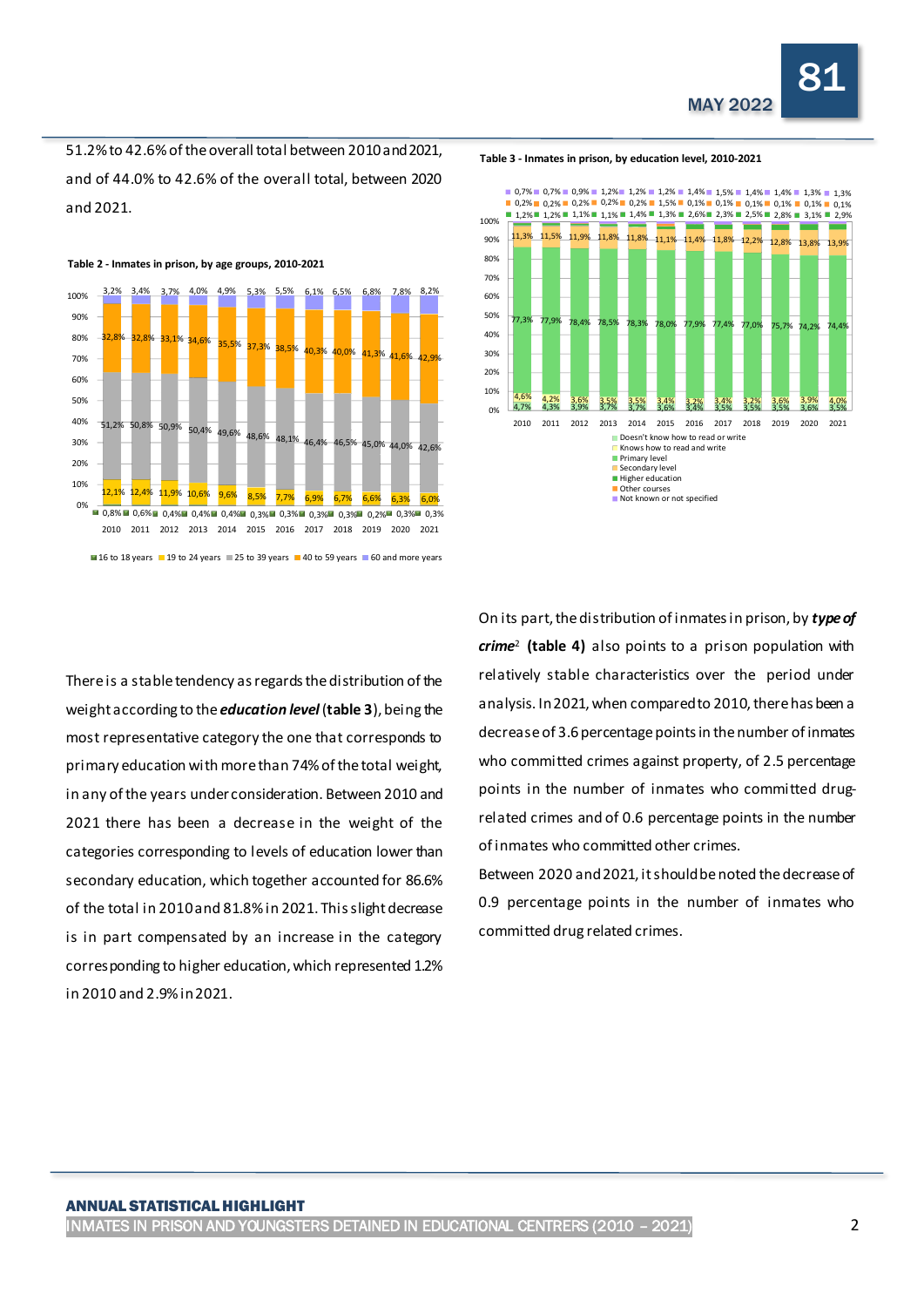

**Table 4 - Inmates in prison, by type of crime, 2010-2021**

L

**Table 5 - Youngsters detained in the educational centres, by gender, 2010-2021**





Bearing in mind the *age groups* of the youngsters detained in the educational centres (**table 6**), there is an increasing trend of 5.2% in the weight of the age groups corresponding to ages equal to or less than 17 years, between 2010 and 2021. This increase is compensated by a decrease of 5.2 percentage points in the weight of the category corresponding to the age group of 18 and more years.

# **Characterization of youngsters in educational centres**

**F** ocusing on the *total number of youngsters detained in*<br>
the educational centres (table 5), it may be observed *the educational centres* (**table 5**), it may be observed that, between 2010 and 2021, there was a decrease of around 48.7% (going from 226 in 2010 to 116 in 2021). This decrease is due to a 49.3% reduction in the number of young male detainees and a 43.5% reduction in the number of young female detainees.

Between 2020 and 2021, the overall total of youngsters detained in educational centres has registered an increase of 28.9%, due to an increase of 32.1% in the number of young male detainees and of 8.3% in the number of young female detainees.

**Table 6 - Youngsters detained in the educational centres, by age groups, 2010-2021**

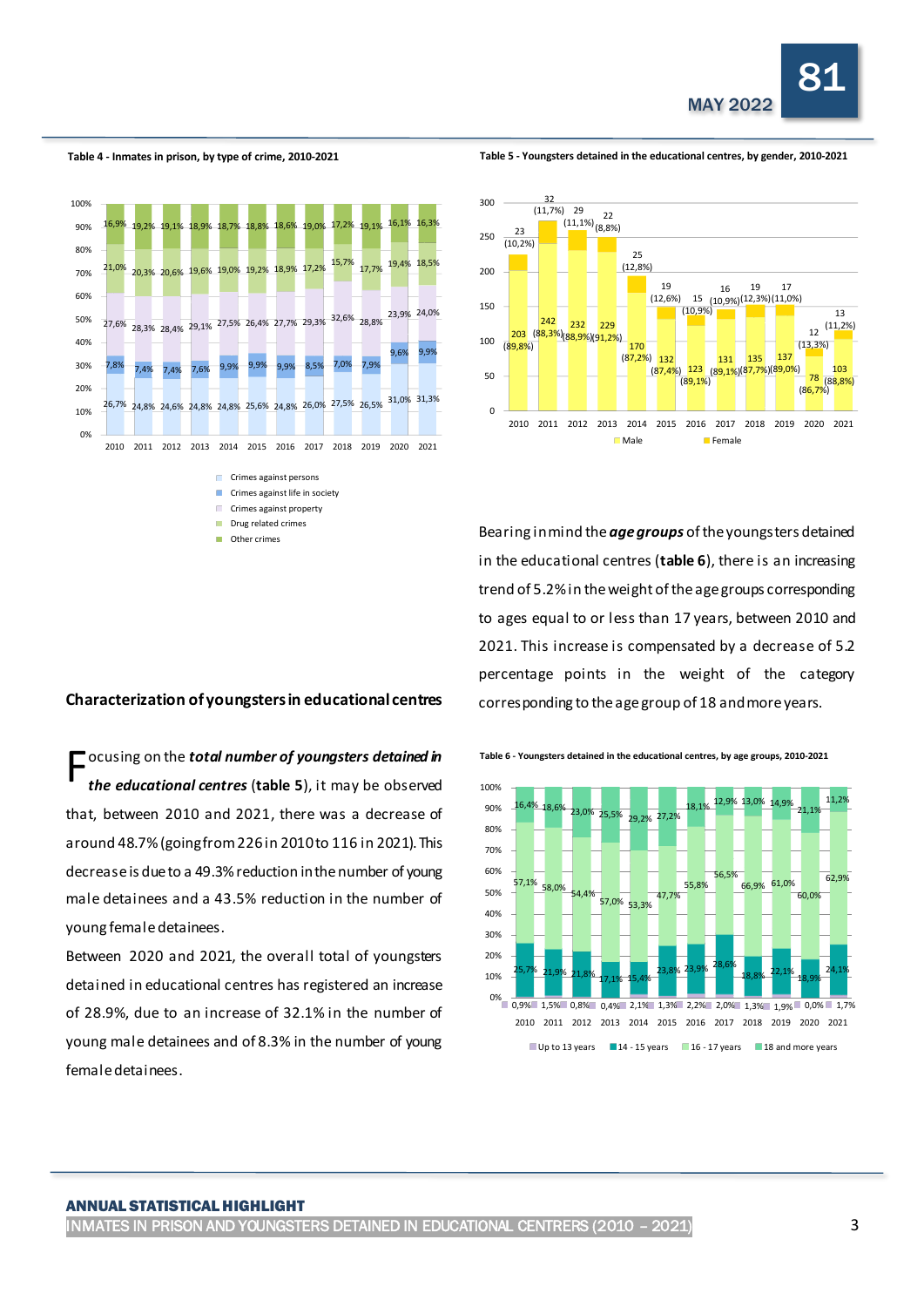81

As regards the distribution of the youngsters detained in the educational centres**<sup>3</sup>** , **by type of** *crime***<sup>2</sup>** (**table 7**), it may be observed that, between 2010 and 2021, there is an increase of 44.2 percentage points in the number of youngsters detained in educational centres, who have committed crimes against persons, which was largely compensated by a decrease of 40.1 percentage points in the number of youngsters detained who committed crimes against property. Between 2020and 2021, there is a decreaseof 4.4 percentage points in the number of youngsters detained who committed crimes against persons, and an increase of 6.5 percentage points in the number of youngsters who committed crimes against property.

L

**Table 7 - Youngsters detained in the educational centres, by type of crime, 2010-2021**



#### ANNUAL STATISTICAL HIGHLIGHT

INMATES IN PRISON AND YOUNGSTERS DETAINED IN EDUCATIONAL CENTRERS (2010 – 2021) 4